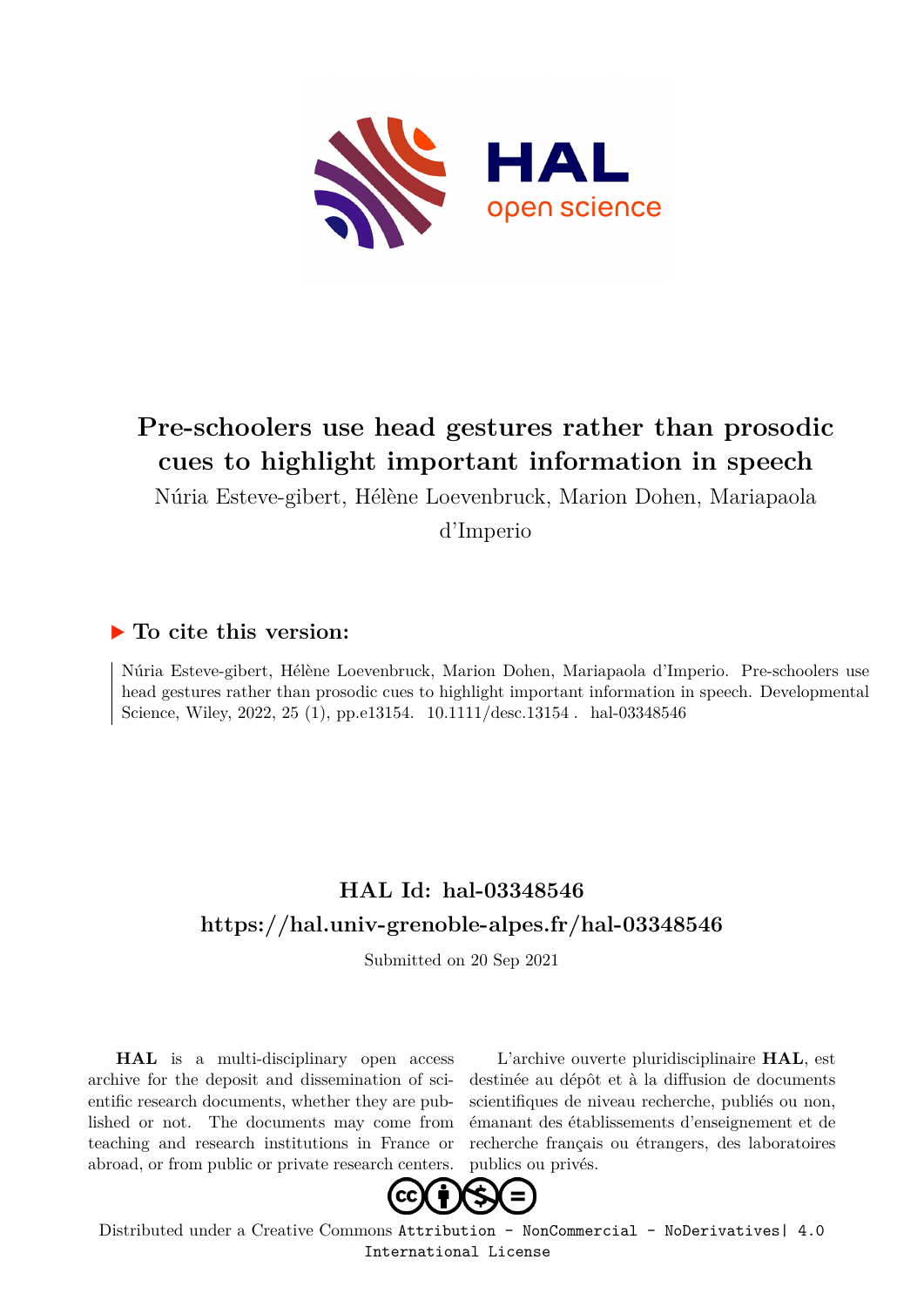# **PAPER**

Developmental Science Service WILEY



# **Pre-schoolers use head gestures rather than prosodic cues to highlight important information in speech**

**Mariapaola D'Imperio5,2**

**Núria Esteve-Gibert<sup>1,2</sup> | Hélène Lœvenbruck<sup>3</sup> | Marion Dohen<sup>4</sup> |** 

<sup>1</sup> Faculty of Psychology and Educational Sciences, Universitat Oberta de Catalunya, Barcelona, Spain

<sup>2</sup> Laboratoire Parole et Langage, UMR CNRS 7309, Aix Marseille Université, Marseille, France

<sup>3</sup> Laboratoire de Psychologie et Neurocognition, UMR CNRS 5105, Université Grenoble Alpes, Grenoble, France

<sup>4</sup> GIPSA-lab, UMR CNRS 5216, Université Grenoble Alpes, Grenoble, France

<sup>5</sup> Department of Linguistics, Rutgers University, New Jersey, USA

#### **Correspondence**

Núria Esteve-Gibert, Universitat Oberta de Catalunya, Rambla del Poblenou, 156, Barcelona, 08018 Spain. Email: [nesteveg@uoc.edu](mailto:nesteveg@uoc.edu)

#### **Abstract**

Previous evidence suggests that children's mastery of prosodic modulations to signal the informational status of discourse referents emerges quite late in development. In the present study, we investigate the children's use of head gestures as it compares to prosodic cues to signal a referent as being contrastive relative to a set of possible alternatives. A group of French-speaking pre-schoolers were audio-visually recorded while playing in a semi-spontaneous but controlled production task, to elicit target words in the context of broad focus, contrastive focus, or corrective focus utterances. We analysed the acoustic features of the target words (syllable duration and word-level pitch range), as well as the head gesture features accompanying these target words (head gesture type, alignment patterns with speech). We found that children's production of head gestures, but not their use of either syllable duration or word-level pitch range, was affected by focus condition. Children mostly aligned head gestures with relevant speech units, especially when the target word was in phrase-final position. Moreover, the presence of a head gesture was linked to greater syllable duration patterns in all focus conditions. Our results show that (a) 4- and 5-year-old French-speaking children use head gestures rather than prosodic cues to mark the informational status of discourse referents, (b) the use of head gestures may gradually entrain the production of adult-like prosodic features, and that (c) head gestures with no referential relation with speech may serve a linguistic structuring function in communication, at least during language development.

#### **KEYWORDS**

contrastive focus, French, head gestures, information structure, language acquisition, nonreferential gestures, prosody development

This is an open access article under the terms of the [Creative Commons Attribution-NonCommercial-NoDerivs](http://creativecommons.org/licenses/by-nc-nd/4.0/) License, which permits use and distribution in any medium, provided the original work is properly cited, the use is non-commercial and no modifications or adaptations are made. © 2021 The Authors. *Developmental Science* published by John Wiley & Sons Ltd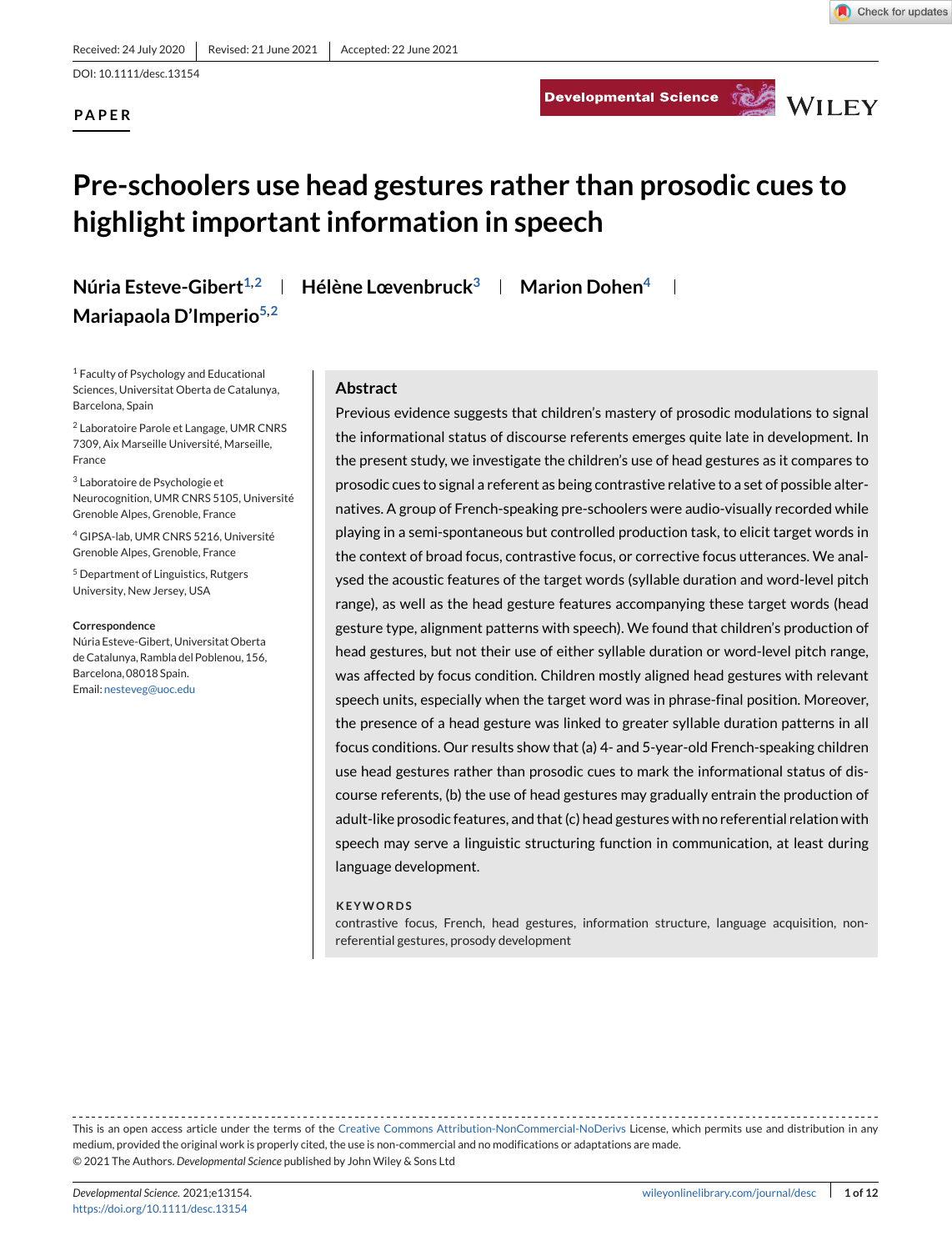# **1 INTRODUCTION**

Imagine you and your friend go shopping and are deciding which clothes to buy. If your friend says to you 'Buy the BLUE jacket', with prosodic prominence on the word 'blue', you will understand 'buy the blue jacket, but not the pink one'. Putting an emphatic accent on the color adjective signals that there is a choice among other possible colors for that item. Speakers can signal to listeners which discourse referent is new (or focused), and hence needs to be added to the previously shared common ground, among a set of contrastive alternatives in that context (Rooth, 1992; Vallduví, 1991). In the present study, we will investigate young children's use of prosodic and gesture strategies to mark focus information in speech.

Information in speech can be focused with different degrees of prominence. When no specific element is emphasized because the entire utterance needs to be added to the common ground, we talk about all-focus or broad focus condition. When only one specific element in the utterance is emphasized because it needs to be chosen among a set of alternatives in order to be added to the common ground, we talk about a contrastive focus situation. Finally, when one specific element might be even more strongly emphasized because it has to replace a preceding element that was wrongly added to the shared common ground, we then talk about a corrective focus situation (Krifka, 2008). Speakers use distinct prosodic strategies to signal different degrees of prominence. In general, in broad focus situations speakers use prosodic cues that are 'unmarked' or less salient; instead, in contrastive focus situations speakers use 'marked' or more salient (i.e., prominent) prosodic cues.

Prosodic strategies to mark focus can have a phonetic or a phonological nature, and are language-specific. Although the distinction between phonetics and phonology is not always clear-cut, it is generally assumed that phonetic modulations of prosody refer to gradient variations in the acoustic features of speech that do not imply categorical changes in mental representations, whereas phonological modulations refer to prosodic variations that induce categorical shifts. In English or German, pitch accents are phonological devices marking focus (Baumann & Grice, 2006; Pierrehumbert & Hirshberg, 1990), whereas in Mandarin Chinese, for instance, speakers use phonetic cues such as duration or pitch range. French is an interesting case because acoustic cues can be employed phonologically to mark the focused element: speakers can use longer syllable durations and wider pitch expansions (Dohen & Lœvenbruck, 2004; Féry, 2001), the insertion of a break between the focused element and the preceding sequence (Jun & Fougeron, 2000; Michelas & D'Imperio, 2015), and even an initial accent or 'initial (intonation) rise' (German & D'Imperio, 2015).

Previous developmental research suggests that young children aged 2 to 5 can use phonetic (but not phonological) prosodic modulations to signal contrastive focus (see Chen, 2018, for a review). Young 4- and 5 year-old Mandarin-speaking children can successfully use the expected adult-like phonetic cues to mark focus (Yang & Chen, 2018); Dutchspeaking 4- and 5-year-olds can only use phonetic (non-adult-like) cues (Romoren & Chen, 2015), and when they turn 7–8 year of age children start using the expected adult-like phonological cues (Chen, 2018).

#### **RESEARCH HIGHLIGHTS**

- ∙ Young children use non-referential head gestures, rather than acoustic prosodic cues, to signal the informational status of discourse referents
- ∙ Children produce more head gestures in contrastive focus than in broad focus conditions, and even more in corrective focus conditions
- ∙ Young children timely align head gestures with prosodic landmarks, with some unexpected exceptions
- ∙ When children produce a head gesture, this seems to entrain distinct prosodic (duration and pitch range) modifications of the accompanying speech, independent of focus condition

To our knowledge, French-speaking children's acquisition of prosodic focus has been mainly studied at the perception and comprehension levels, but rarely in terms of production skills. Rapin and Ménard (2019) showed that 8- to 10-year-old children are able to detect focus, but (a) their performance is lower than that of adults, and (b) they do not use formant or visual articulatory cues as much as adults do. Szendroi et al. (2018) studied focus comprehension in 3-, 4-, and 5-year-old French children (comparing them to German and English), and found that French pre-schoolers show adult-like comprehension of subject and object contrastive focus. On the production side, Ménard et al. (2006) showed that 4-year-old French children use variations in intensity, formant, and articulation values to mark focus, and only 8-year-old children adopt adult-like acoustic and articulatory labial strategies. Altogether these results suggest that, given that adult French speakers use phonetic cues in a phonological way to mark focus, a late acquisition of adult-like prosodic cues to focus can be expected in French.

Body movements are another important strategy that speakers use to highlight specific discourse elements. We move our hands (manual gestures), our heads (head gestures), and our facial expressions in temporal and functional synchrony with our speech. From a timing point of view, prosodic events in speech serve as anchoring landmarks for gestural alignment, as points of maximal displacement in gestures usually occur within the temporal limits of prominent words or syllables in speech (e.g., Carignan et al., 2020; Esteve-Gibert & Prieto, 2013; Esteve-Gibert et al., 2017; Krivokapic et al., 2017; Leonard & Cummins, 2011). From a functional point of view, gestures convey meanings that can be referential (representing an entity or event deictically, iconically, or metaphorically) and non-referential (signaling information structure, modal information, or discourse cohesion) (Kendon, 1980; McNeill, 2000; and many others thereafter). In the context of focus marking, head gestures are a specific type of body movements that serve a non-referential meaning and can indicate focus quite consistently (Ambrazaitis & House, 2017; Esteve-Gibert et al., 2017; Ishi et al., 2014), together with other movements such as eyebrow raising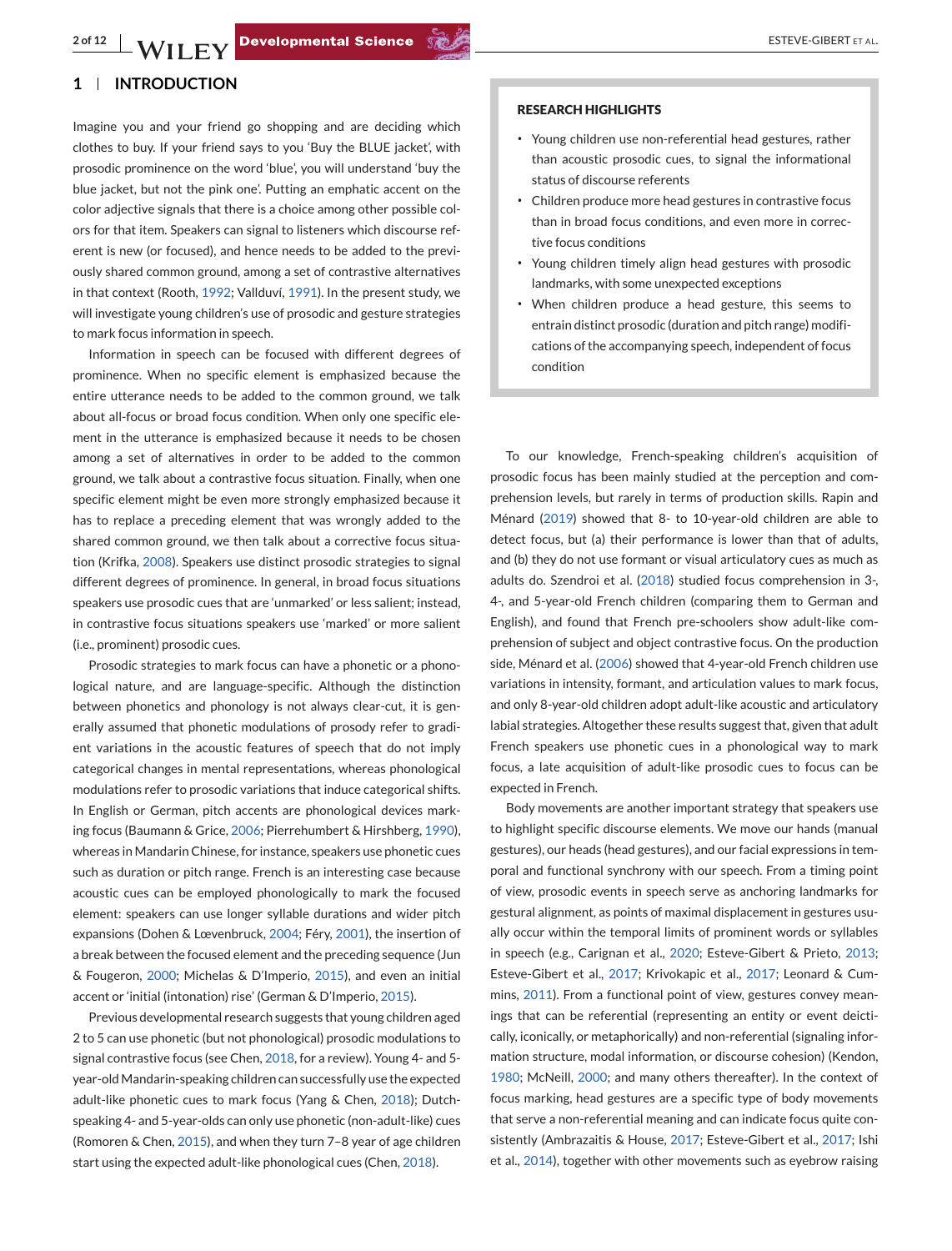(Cavé et al., 1996; Dohen et al., 2006; Moubayed & Beskow, 2011) and manual beats (Roustan & Dohen, 2010).

Body movements are relevant at all stages of language acquisition. The acquisition of co-speech body movements with a non-referential meaning occurs much later in development and has been much less studied that the development of gestures with a referential meaning. Non-referential body movements are produced along with speech, marking rhythmic prominence in speech, structuring discourse information, or signalling socio-pragmatic intent, while not semantically referring to any entity, action, nor any object (McNeill, 1992). They have been typically referred to as 'beat' gestures in the gesture literature because they hold a close rhythmic relation with speech (Kendon, 1980; McNeill, 1992; and many others thereafter), a category that has typically only included manual gestures. However, there is a growing body of evidence showing that gestures with a non-referential value may be produced using different body articulators such as the eyebrows or the head (see discussions in Shattuck-Hufnagel & Prieto, 2019; Shattuck-Hufnagel & Ren, 2018), and in the present study we explore this broad definition of non-referential gestures.

Non-referential body movements marking discourse structure seem to emerge around 4–6 years of age, though only manual gestures have been extensively studied (Colletta et al., 2014; Mathew et al., 2017; Nicoladis et al., 1999; Vilà-Giménez & Prieto, 2020). Mathew et al. (2017) identified manual non-referential gestures co-occurring with pitch accents in narrative productions of 5- to 7-year-old Australian English-speaking children. Since pitch accents are by definition prosodically prominent, it is plausible to infer that their coding was tapping into manual gestures that were intended to signal focus. Their results, though, indicated that English-speaking children start producing these manual gestures at age 6 and that only some (but not all) of them co-occurred with a pitch accent. This is intriguing because (a) pitch accents are expected to serve as the anchoring landmarks for the temporal alignment of body movements (as revealed by the adult literature) and (b) even young infants can time-align pointing gestures with prosodically prominent syllables in speech (Esteve-Gibert & Prieto, 2014). The authors hence suggest that, at this age, children might be good narrators even if they do not yet master the temporal alignment of non-referential manual gestures with prosodic cues to express the informational status of discourse referents. However, most of these previous studies do not indicate which proportion of children's nonreferential gestures mark focus, and they have not taken into account non-referential gestures produced with the head.

Our main goal here is to investigate the interplay between nonreferential head gestures and prosody to signal the informational status of discourse referents in pre-school children. More specifically, we aim to examine (1) whether French-acquiring children at age 4–5 can use head gestures and prosody (syllable duration, F0 range) to signal that a referent is contrastively focused, and, additionally, to signal the degree of contrast (i.e., broad focus vs. contrastive focus vs. corrective focus), (2) whether head gestures and prosody interact with each other for the purpose of implementing different degrees of focus, and (3) whether age and linguistic (expressive and receptive) abilities influence children's use of head gestures and prosodic cues for focus mark-

ing. Most previous studies on the early production of contrastive focus have used repetition (Chen, 2009, 2011; Romoren & Chen, 2015) or narrative tasks (Colletta et al., 2014; Mathew et al., 2017). Instead, we used an elicitation procedure in a controlled experimental setting to obtain productions that were spontaneous and still controlled in terms of the size of the focused element (number of syllables) and its position within the phrase. These two factors (size and position of the focused element) are crucial in French because they influence how focused elements are prosodically marked in the utterance: (a) longer phrases in French are more likely to elicit left-edge tonal movements (German & D'Imperio, 2015), and (b) pre-boundary lengthening occurs on the last syllable of phrase-final words in French independent of information structure and focus status (Jun & Fougeron, 2000).

First, if young children use non-referential gestures to signal the informational status of discourse referents, we expect more head gestures to mark higher degrees of prominence (i.e., more head gestures in the corrective focus condition than in the contrastive focus condition, and more head gestures in the contrastive focus condition than in the broad focus condition). Second, if young children also use prosodic strategies to mark focus, we expect them to use wider F0 range values on the focused elements, and to lengthen both the initial and final syllable of the focused elements (the stronger the contrast, the longer the syllables). Given that in French syllables immediately preceding a boundary are usually lengthened, we expect final syllables of the focused elements to be even longer than those preceding a boundary without focus marking. Third, if gesture and prosodic strategies interact to signal the information status of discourse referents, we expect that the presence of a gesture accompanying an element within the target phrase would imply a variation in the prosodic features of that element: elements marked with a head gesture will also be marked with prosodic cues to focus such as longer syllables and wider F0 range. Finally, we expect older children to produce more gestural and prosodic cues to implement focus relative to younger children, and that higher linguistic abilities would imply greater use of gestural and prosodic cues to mark focus.

# **2 METHODS**

#### **2.1 Participants**

A total of 24 4- and 5-year-old children participated in our study (mean age: 56 months; age range: 50–67 months; nine boys). Two additional children were tested but excluded from the final sample (one due to colour-blindness issues that could affect the results of the task, and the other one due to fussiness). All children spoke French as their primary language at home and at school, and all parents reported that their child had no hearing problems. They were recruited from a child database at the Babylab at Grenoble University and tested in a lab room at the GIPSA-lab of the same university. Parents gave previous written consent for the participation of their children and received either a book or a 10€ voucher as compensation. The procedure was also orally explained to the children and they gave a spoken consent.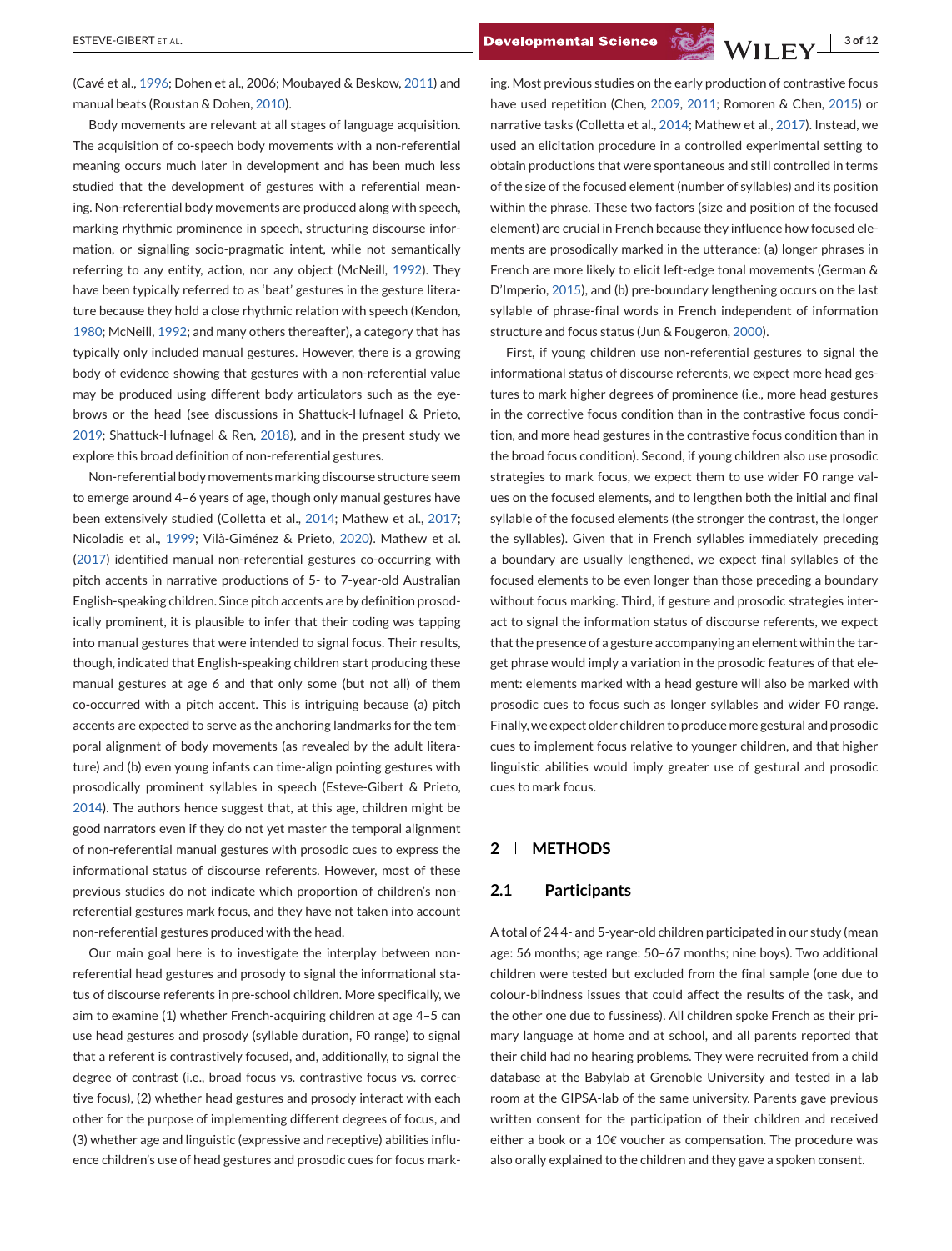

#### **TABLE 1** Examples of sentences in each experimental condition

| <b>Focus condition</b> | <b>Position of focalised element</b> | <b>Example</b>                                                    |
|------------------------|--------------------------------------|-------------------------------------------------------------------|
| Broad-focus            | None                                 | Prends la valise orange<br>Take the suitcase orange               |
| Contrastive focus      | Non-phrase-final (Noun)              | Prends la VALISE orange<br>Take the SUITCASE orange               |
|                        | Phrase-final (Adjective)             | Prends la valise ORANGE<br>Take the suitcase ORANGE               |
| Corrective focus       | Non-phrase-final (Noun)              | Prends la <b>VALISE</b> orange<br>Take the <b>SUITCASE</b> orange |
|                        | Phrase-final (Adjective)             | Prends la valise <b>ORANGE</b><br>Take the suitcase <b>ORANGE</b> |

Capital letters indicate contrastive focus, bold letters indicate corrective focus.



**FIGURE 1** Example of a visual display in one experimental trial. Children were prompted to tell the little girl, Claire, that she had to take the object depicted on the top right corner of the screen from inside the bag in order for her to get to see the turtle's neck. On the left, visual display before Claire was instructed by the child to act. On the right, visual display after Claire understood the instruction

#### **2.2 Materials**

Children were prompted to produce sentences containing Noun Phrases (NP) with the following structure: Article  $+$  Noun  $+$  Adjective (e.g. Prends [la valise orange]<sub>NP</sub> 'Take [the orange suitcase]<sub>NP</sub>'). Disyllabic Nouns and Adjectives were prompted because previous research with adults had shown that when adult French speakers have to mark focus constituents in longer phrases, the probability of using an initial intonation rise increases (e.g. German & D'Imperio, 2015). All target Nouns and Adjectives were highly frequent words belonging to the children's vocabulary, and they all belonged to the clothing and adornment semantic fields (see Appendix A for a complete list of expected sentences).

Two factors were manipulated and fully crossed: the information status of the elements within the NP (broad focus, contrastive focus, or corrective focus), and the position of the focused element within the NP (non-phrase final position –i.e. the noun– or phrase-final position –i.e. the adjective). This resulted in five experimental conditions, summarized in Table 1. In total, 60 trials were prompted, 12 trials per experimental condition, in a within-subject design. Each combination of disyllabic Noun and disyllabic Adjective was elicited in all five experimental conditions to rule out potential effects of segmental and syllabic structure in our data.

The visual display depicted a girl named Claire (on the bottom left corner) whom children were asked to interact with. The girl had her eyes covered and was thus unable to see the details of the scene. At the centre of the screen there was a bag containing different coloured objects. On the top right corner of the screen an action was depicted (e.g. 'getting to see the turtle's neck'), together with one of the objects contained in the bag. The top-right object was the target element that the character would need to take from the big bag in order for the action to take place (see Figure 1). Children were instructed to help her by naming the target object, and thus producing the target sentences (see section 2.3 for further details on the procedure).

The number and nature of the objects inside the big bag were manipulated to elicit the distinct experimental conditions. In the broad focus condition only one coloured object was shown in the bag, so there was no need to contrastively or correctively focus either the noun or the adjective to name the target element. In the contrastive focus condition, two or more items were displayed inside the bag. Some items were of the same type (e.g. two suitcases) but contrasted in colour (e.g. one item would be orange and the other purple, such as in Figure 1), and sometimes items only differed in type (e.g. a suitcase vs. a shoe) but not in colour (e.g. they would both be purple). If they only contrasted in colour, we expected to elicit contrastive focus on the phrase-final element (the adjective in French); if they only contrasted in type, we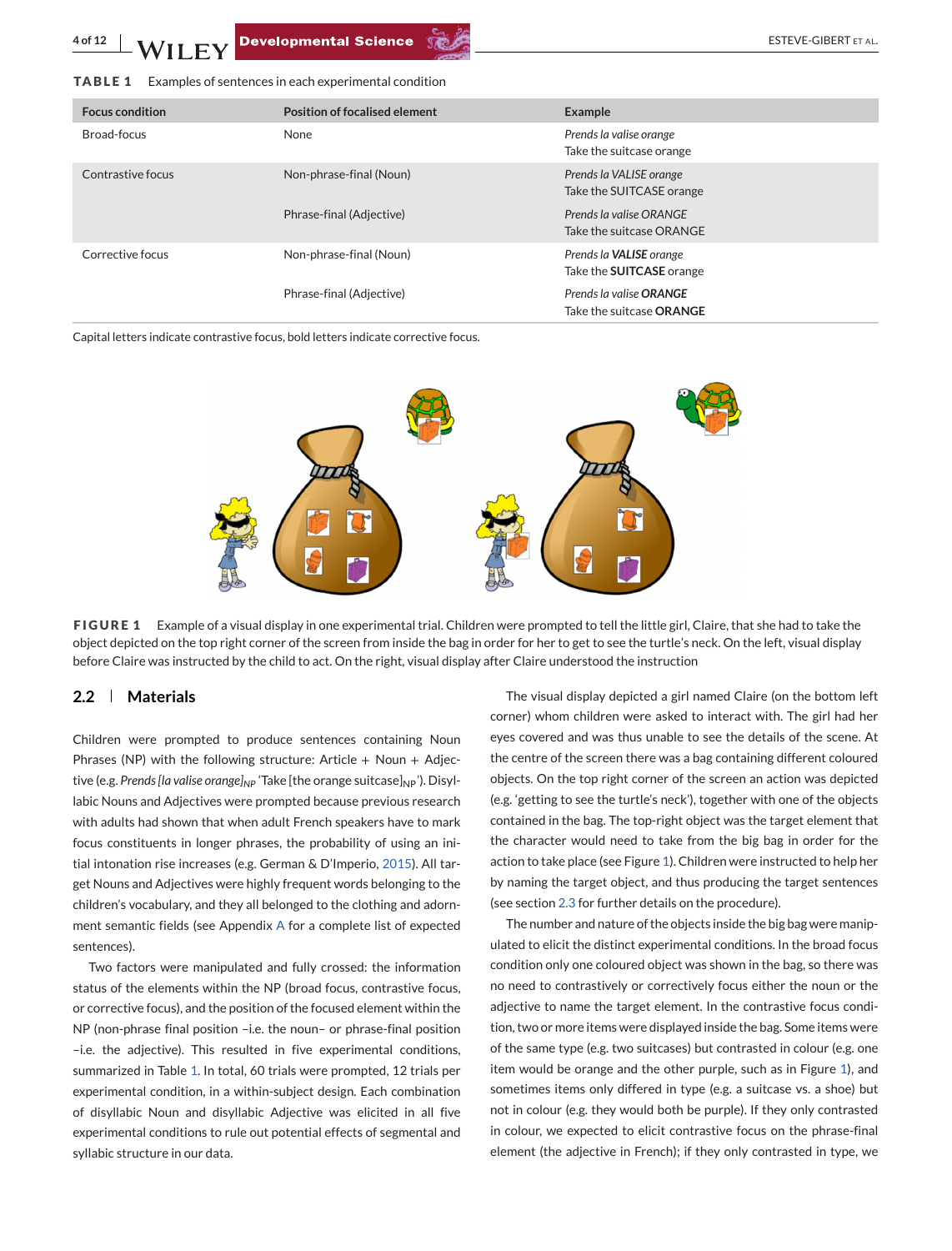ESTEVE-GIBERT ET AL. **Sof 12**<br>**Developmental Science** WII FY 5 of 12

expected to elicit contrastive focus on the non-phrase final element (the noun in French). To elicit corrective focus, the game was configured in such a way that Claire sometimes would accidentally select the wrong object from the bag, so that, as a consequence, children would have to repeat the instruction in order for her to correct her action. Corrective sentences always followed contrastive sentences, since they were expected to be the consequence of Claire's wrong selection of an item from the bag.

## **2.3 Procedure**

The study was approved by the local ethics committee at Grenoble University (France, IRB00010290-2016-07-05-06). Before the experimental task, children went through a pure-tone audiometric screening test using an audiometer (Robé médical 9910, testing 125 Hz, 500 Hz, 1000 Hz, 2000 Hz, 4000 Hz and 8000 Hz with 20 dB intensity). They were also tested for their expressive and receptive language abilities using the *Évaluation du Langage Oral* (ELO) test (subscales on receptive lexicon and on sentence production; Khomsi, 2001).

Children were individually tested in a quiet room, sitting in front of a computer and next to the experimenter. A video-camera was placed behind the laptop, focusing on the children's bust, to monitor the children's head movements, and a sound recorder (Zoom H4nPro digital audio recorder) was placed on the table next to the child to record their speech productions. The video stimuli were displayed on a laptop computer using a PowerPoint presentation. The experimenter controlled the presentation and launched successive trials using a wireless mouse.

The game unfolded as follows: children were told that in order for Claire (the little girl) to launch the different actions (e.g. disclosing the turtle's neck), she had to pick the right object from inside the bag. Children were shown Claire's covered eyes and were told that they had to help her by giving her instructions about which target object she had to pick from the bag. Sometimes the game was programmed in such a way that Claire took the wrong object (to elicit a corrective focus context). In these cases, the experimenter prompted the child to re-tell her which was the right object to take. No instructions were given to children as to which lexical items they had to produce or how to order them within the sentence. If children produced sentences that did not have the expected target NP structure, the experimenter did not correct the child nor asked him/her to repeat, and instead simply initiated the following trial.

# **2.4 Analysis**

#### 2.4.1 | Prosodic analysis

All utterances were first orthographically annotated using Praat (Boersma & Weenink, 2012), and then automatically segmented into words and syllables using SPPAS (Bigi, 2015). Because SPPAS is trained with adult speech material, all segmentations were also manually checked after the automatic segmentation to correct for potential



**FIGURE 2** Example of a waveform and spectrogram with superimposed F0 curve of a child's utterance, and its annotation in Praat in terms of orthographic transcription (Tier 1), word by word segmentation (Tier 2), word position within the target NP (Tier 3), syllable by syllable segmentation (Tier 4), syllable position within the target NP (Tier 5; WINPF: word-initial non-phrase-final; WFNPF: word-final non-phrase-final; WIPF: word-initial phrase-final; WFPF: word-final phrase-final), F0 targets (Tier 6; MinNpf: F0min in non-phrase-final word; MaxNpf: F0max in non-phrase-final word; MaxPf: F0max in phrase-final word; MinPf: F0min in phrase-final word), and focus condition that was being prompted (Tier 7)

computation errors. After the orthographic segmentation was completed, acoustic-prosodic measures were automatically extracted, such as Fundamental Frequency (F0) and syllable duration. As for F0, both F0 maximum and F0 minimum values were extracted within each target word of the NP, i.e. the Noun and the Adjective, which resulted in four F0 values: Noun F0 max, Noun F0 min, Adjective F0 max, and Adjective F0 min. Pitch range values (in semitones) were then calculated for each target element of the NP by subtracting F0 min from F0 max for each word. As for syllable duration, we automatically extracted values resulting from the syllabic segmentation. Given that children produced connected speech, resyllabification strategies were common (e.g. in an utterance such as *Prends [une valise orange]<sub>NP</sub>* 'Take an orange suitcase' children would produce the target Noun Phrase like UNE.VA.LI.SO.RANGE [yn.va.li.zo.ʁɑ˜ʒ] instead of UNE.VA.LIS.O.RANGE [yn.va.liz.o.ʁɑ˜ʒ]). In such cases, the duration of Adjective-initial syllable also included the Noun-final segment [z] as syllabic onset (see Figure 2 for an illustration of the acoustic analysis).

#### 2.4.2 | Gesture analysis

The ELAN annotation tool (Lausberg & Sloetjes, 2009) was used to code for (1) the presence or absence of a head gesture within the limits of the target NPs (i.e. article  $+$  Noun  $+$  Adjective) that had a non-referential value, i.e., not bearing a semantic link with speech but informing about the structure of the utterance (McNeill, 1992); (2) the type of head gesture (if any), with the following set of possible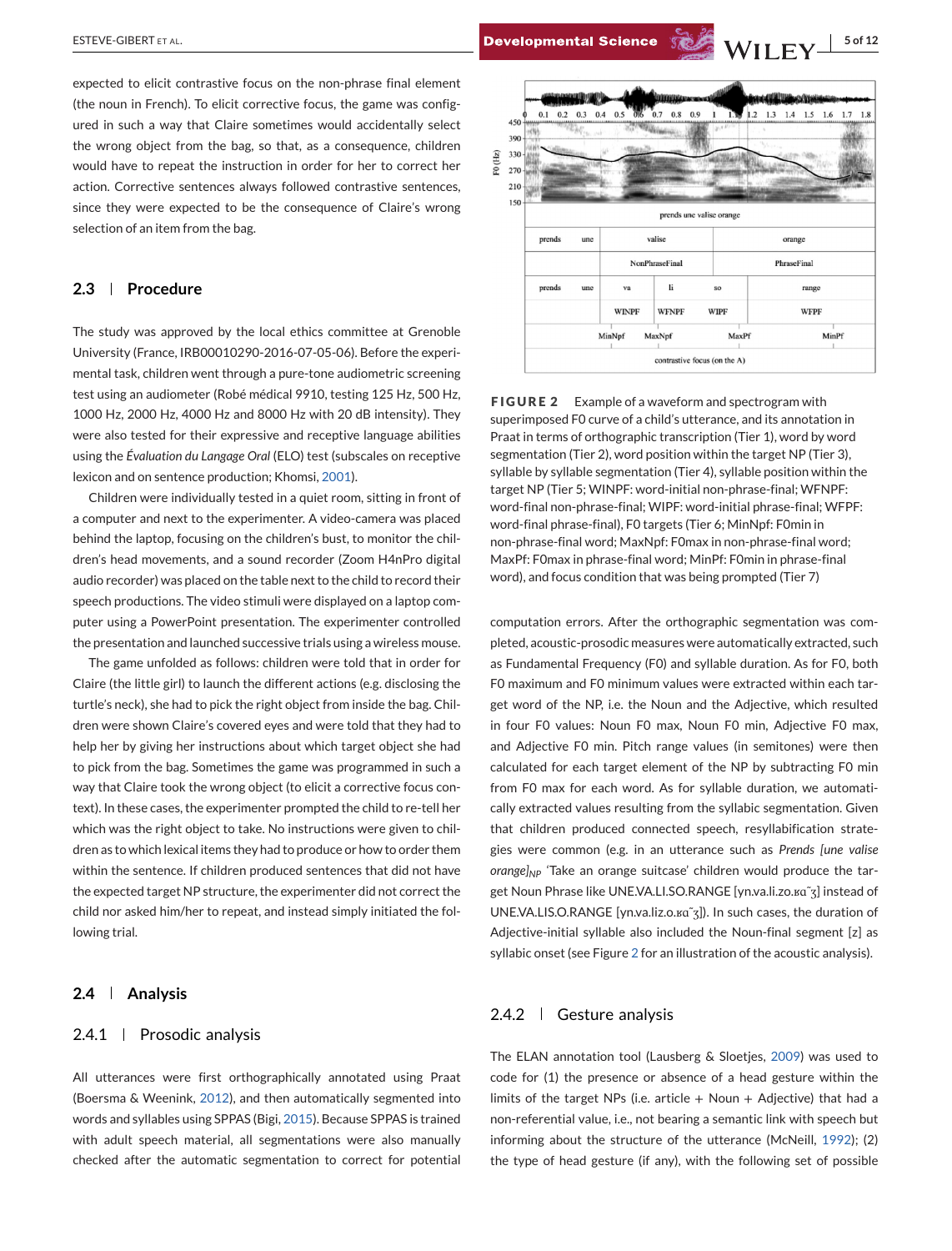categories: head nod, head tilt, head-and-body moving forward, chinforward pointing, or eyebrow raising (see Supplementary materials for a video sketch exemplifying each type of head gesture), and (3) the temporal alignment of the head gesture (if any) with respect to the speech stream (2 possibilities: 'correctly' aligned or 'incorrectly' aligned). We decided to use a broad definition of head gesture in order to pinpoint any movement affecting the head that children could use to mark the informational status of discourse referents. Thus, we included not only the more canonical head nods and head tilts, but also facial movements such as eyebrow-raising and protruded postures such as head-andbody moving forward or chin-forward movements (see Wagner et al., 2014, for a complete description of types of head gestures). No specific head gesture categories were pre-defined, and instead the distinct categories emerged as the coding unfolded. As for the temporal alignment, because all head gestures were bi-phasic (with a preparation phase, a gesture apex at the turning point where the head movement changes its direction, and a retraction phrase), a head gesture was considered to be 'correctly' aligned with a certain word if its apex occurred within the temporal limits of that word, and 'incorrectly' aligned if this temporal pattern was not identified (based on previous studies in adults by Esteve-Gibert & Prieto, 2013; Esteve-Gibert et al., 2017; Krivokapic et al., 2017; Leonard & Cummins, 2011). Only head gestures that cooccurred either with the target noun or the target adjective within the NP were annotated. This means that if a child produced a head gesture during the production of the word *Prends* 'Take' in the sentence *Prends la valise orange* 'Take the orange suitcase', that gesture was not coded. If a child produced a head gesture both on the target noun and on the target adjective, we took into consideration the head gesture that was more salient or prominent (i.e., that implied a wider displacement).

Because we did not use any motion tracking system in our data collection, only the coder's perception was used for gesture transcription purposes. In order to avoid perception biases, two actions were conducted. First, annotation of (a) the presence/absence of head gestures, (b) the type of head gesture, and (c) the position of the gesture apex within the limits of the head gesture were done in a 'muted' mode in ELAN and also blind to the focus condition. Second, (informal) intrarater reliability checks were performed during the gesture coding: after all participants were coded in a first round, the coder went back to the initial participant and inspected all annotations again to include modifications if needed. We believe that a muted and blind coding of gestures is essential to avoid biases in studies that explore body movements in relation to speech. Likewise, a second round of coding is necessary when various speakers need to be analysed, to get used to interspeaker variability and to avoid biases related to speaker style.

#### **3 RESULTS**

A total of 1,418 utterances were included in the analyses. The total amount of utterances expected was 1,540 utterances (60 trials per participant x 24 participants) but some children did not produce some trials due to fatigue (especially younger children). Because the experimental procedure elicited spontaneous productions, we expected

some variation in the nature of the Noun Phrase (NP) structures we would obtain. In 85.9% ( $N = 1,218$ ) of the cases the children's productions had the expected canonical NP structure (Noun + Adjective; e.g. Prends [la valise orange]<sub>NP</sub> 'Take [the orange suitcase]'). In 12.2% ( $N = 187$ ) of the cases children only produced the Noun (especially in the broad focus condition and when the focused element was the Noun; e.g. *Prends [la valise]*<sub>NP</sub> 'Take [the suitcase]<sub>NP</sub>'), and in 0.7%  $(N = 10)$  of the cases they only produced the phrase-final Adjective (e.g. [*L'orange!]* $_{NP}$  '[The orange one!] $_{NP}$ '). Additionally, in 0.2% (N = 3) of the cases children produced an Adjective in an ungrammatical non-phrasefinal position (especially when the focused element was the Adjective; e.g. *Orange, la valise* 'Orange, the suitcase').

#### **3.1 Prosody for focus marking**

Utterances that were produced with the ungrammatical Adjective + Noun NP structure were excluded from subsequent prosodic analyses. All the other NP structures were included in subsequent analyses.

### 3.1.1 Syllable duration

We conducted a linear mixed-effects model using the *lmer* function of the lme4 package in R (Bates et al., 2011). The dependent variable was 'Syllable duration', and fixed factors were 'Focus type' (broad focus, contrastive focus, corrective focus), Age (in months), Receptive language skills, and Expressive language skills. 'Syllable position' (wordinitial phrase-final, word-final phrase-final, word-initial non-phrasefinal, and word-final non-phrase-final) was also included as a fixed factor because previous findings on French adults revealed that the syllable position influenced how speakers used duration for focus marking (German & D'Imperio, 2015; Jun & Fougeron, 2000). Random variables included a by-Participant random slope for Syllable position and a by-Item random slope for focus condition.

Results of this model revealed that Syllable duration was significantly affected by Syllable position  $\left(\chi^2(3) = 13.662, p < .01\right)$ , and coefficients revealed that word-final phrase-final syllables (Intercept:  $\beta = -63.402$ , SE = 100.712, t = -0.063) were significantly longer than word-initial phrase-final syllables ( $\beta$  = -108.728, SE = 49.432, t = −2.2), all the other levels not differing significantly (word-final non-phrase final: *β* = −59.988, SE = 46.299, t = −1.296; word-initial non-phrase final: *β* = −41.972, SE = 71.847, t = −0.584). The model also revealed a main effect of Age by which older children produced longer syllable durations independent of the condition (*β* = 5.510,  $SE = 1.632$ ,  $t = 3.376$ ). No main effect of Focus type was observed (Broad focus/Intercept: *β* = 430.467, SE = 28.159, t = 15.287; Contrastive focus: *β* = −14.062, SE = 15.809, t = −0.889; Corrective focus:  $\beta$  = -8.462, SE = 16.776, t = -0.504), nor of Receptive linguistic skills ( $β = 6.235$ , SE = 4.524, t = 1.378) or of Expressive linguistic skills ( $\beta$  = 4.693, SE = 4.757, t = 0.986). Similarly, we did not find any interaction between Focus type and Syllable position  $\chi^2$ (6) = 4.5941, *p* = .59), and no 3-way interaction (Focus type x Syllable position x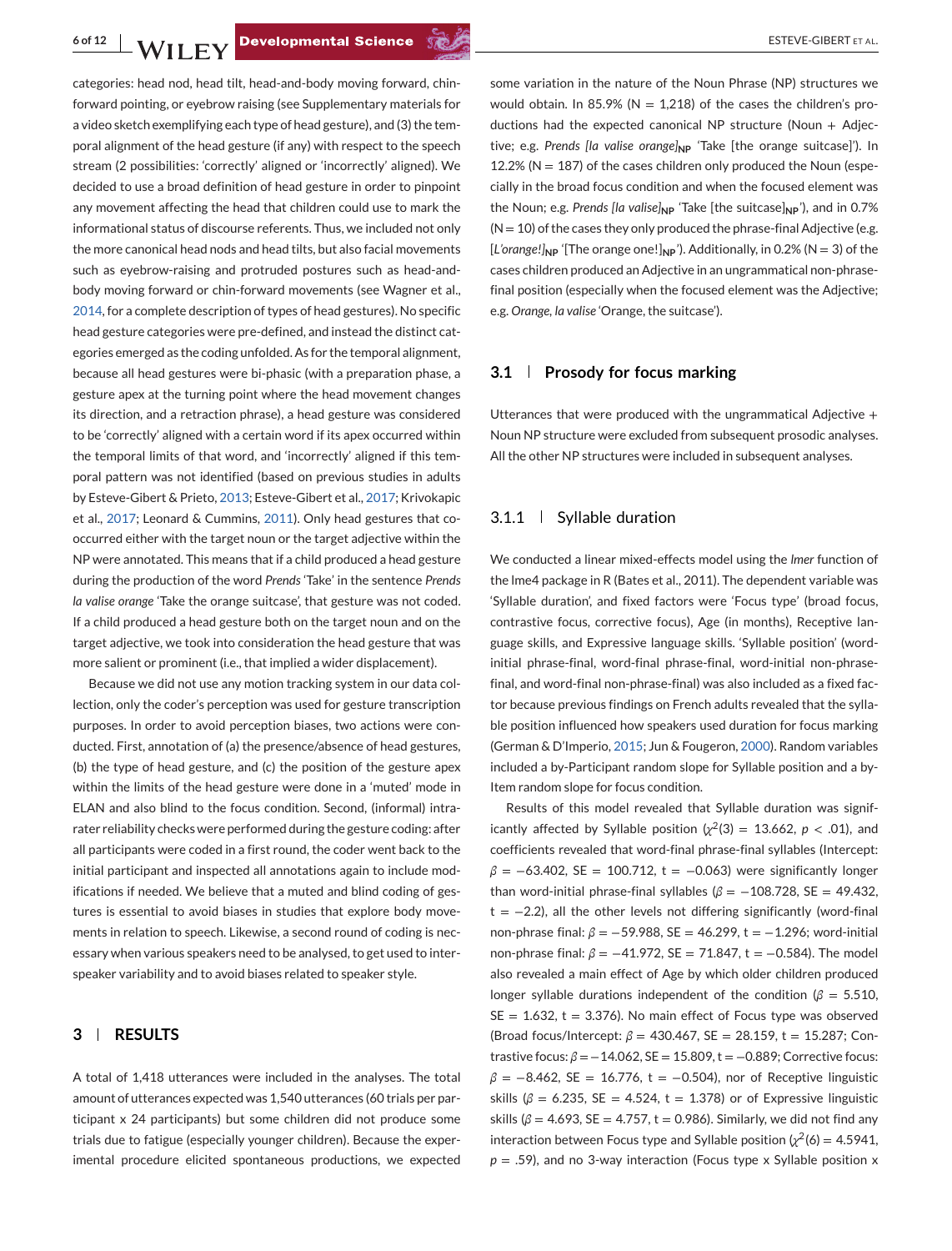ESTEVE-GIBERT ET AL. **7 of 12**<br>**Developmental Science**  $\sqrt[3]{\mathbf{W}}$  **| FY**  $\frac{1}{2}$  of 12



**FIGURE 3** Syllable duration values (in milliseconds) across Focus conditions and Syllable position within the NP

Age:  $\chi^2(17) = 24.229$ ,  $p = .11$ ; Focus type x Syllable position x Receptive linguistic skills:  $\chi^2(17) = 17.87$ ,  $p = .39$ ; Focus type x Syllable position x Expressive linguistic skills:  $\chi^2(17) = 13.758$ , p = .68). Figure 3 illustrates the duration patterns across Focus types and Syllable positions.

#### 3.1.2 Word-level pitch range

A linear mixed-effects model was run with the *lmer* function in R. The dependent variable was Pitch range (in Hz), and fixed factors were Focus type (broad focus, contrastive focus, corrective focus), Focus position (non-phrase final, phrase-final), Age (in months), Receptive linguistic skills, and Expressive linguistic skills. Random variables included a by-Participant random slope for Focus type and a random intercept for Item.

Results of the model revealed a main effect of Focus position  $\left(\chi^2(1) = 133.31, p < .001\right)$ , by which target words in a non-phrase final position (Intercept:  $β = 3.513$ , SE = 0.3226, t = 10.89) had a significantly lower F0 range than target words in a phrase final position  $(\beta = 1.3177, SE = 0.117, t = 11.80)$ , but no main effect of Focus type  $\left(\chi^2(2) = 1.1607, p = .559\right)$ , Age  $\left(\chi^2(1) = 1.9684, p = .161\right)$ , or Receptive language  $(y^2(1) = .0.283, p = .594)$ . Expressive language skills did influence F0 range values  $\left(\chi^2(1) = 5.951, p < .05\right)$ : children with higher scores in this language test produced narrower pitch ranges (*β* = −0.373, SE = 0.134, t = −2.776) than children with lower scores in the test (Intercept:  $\beta = 7.408$ , SE = 1.483, t = 4.994). The fixed factor Focus position did not interact with Focus type  $(\chi^2(2) = 1.7796,$  $p = .411$ ), and no 3-way interactions were observed (Focus position x Focus type x Age:  $\chi^2(7) = 12.071$ ,  $p = .098$ ; Focus position x Focus type x Receptive language:  $\chi^2(7) = 11.484$ ,  $p = .118$ : Focus position x Focus type x Expressive language:  $\chi^2(7) = 13.204$ ,  $p = .07$ ). Figure 4 shows that pitch range values varied across Focus positions but not across Focus types.

An additional analysis was run to examine whether children, instead of expanding the F0 range of the focused elements, compressed it in the accompanying non-focused elements. Dohen and Lœvenbruck (2004) had shown that French speakers can deaccent post-focal elements in an utterance to highlight the contrast between focused and non-focused items (e.g., deaccenting the word 'suitcase' in 'Take the ORANGE suitcase' instead of only expanding the F0 range in the word 'orange'). We thus ran a new analysis in which the factor Focus type included 2 extra categories: elements accompanying contrastively focused words in the NP (e.g. the word 'orange' in 'Take the orange SUITCASE' or the word 'suitcase' in 'Take the ORANGE suitcase', where capital letters signal contrastive focus), and elements accompanying correctively focused words in the NP (e.g. the word 'orange' in 'Take the orange **SUITCASE'** or the word 'suitcase' in 'Take the **ORANGE** suitcase', where capital bold letters signal corrective focus). A linear mixed-effects model was run with the *lmer* function in R, with Pitch range (in semitones) as the dependent variable, and the fixed factor Focus type with five levels: broad focus, contrastive focus, corrective focus, accompanying contrastive, accompanying corrective. Participant and Item were set as random factors. We found a main effect of Focus type  $\left(\chi^2(4) = 27.326\right)$ , *p* < .001), by which elements accompanying a correctively focused word had significantly higher F0 range (*β* = 0.367, SE = 0.148, t = 2.485) than any other Focus type (Intercept/broad focus:  $β = 4.194$ , SE = .333, t = 12.584; accompanying contrastive: *β* = -.226, SE = .150, t = −1.508; contrastive focus:  $β = -0.005$ ,  $SE = .147$ ,  $t = -.037$ ; corrective focus:  $\beta$  = .225, SE = .146, t = 1.542).

### **3.2 Head gestures for focus marking**

Children produced a total of 533 head gestures accompanying the target NP. The most frequent gesture type accompanying the target NP was chin-forward movement (35.3%,  $N = 188$ ), followed by head-andbody-forward movement (26.3%, *N* = 140), head nod (19.3%, N = 103),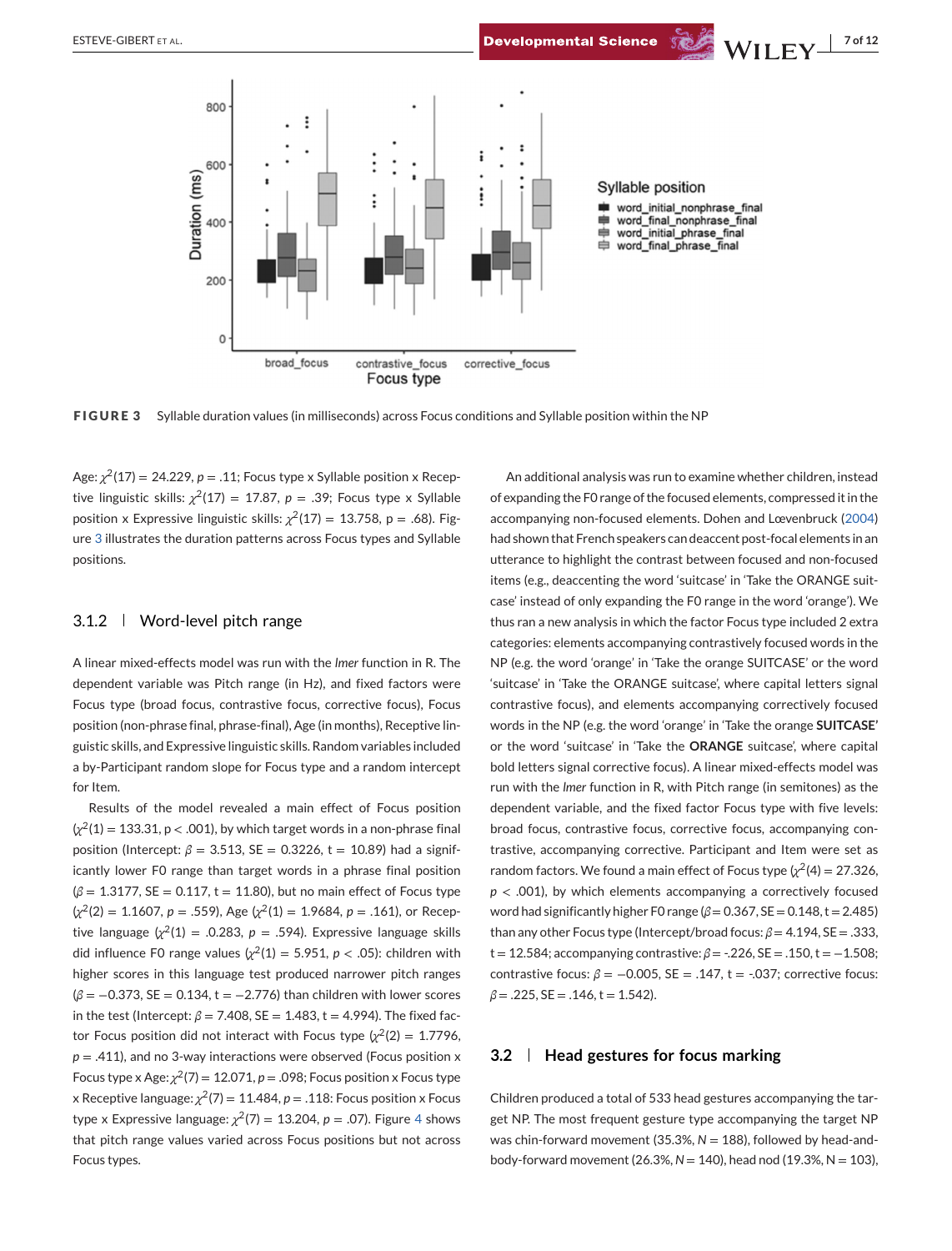

Focus type

**FIGURE 4** Box plots depicting word-level pitch range values (in semitones) across Focus types as a function of the position of the focused element within the NP



**FIGURE 5** Absolute count and proportion of utterances accompanied by a head gesture in each experimental condition. Error bars: 95% CI

eyebrow-raising (14.8%,  $N = 79$ ), or other gestures such as head tilt (3.2%,*N* = 17). All these gesture types were included in the subsequent analyses.

## 3.2.1 | Children's production of head gestures

Figure 5 illustrates the proportion of utterances accompanied by a head gesture that children produced in each focus condition. A logistic regression analysis with the *glmer* function in R was applied to the data, with 'Presence of gesture' as dependent variable, 'Focus type', 'Age (in months)', 'Expressive language abilities' and 'Receptive language abilities' as fixed factors, and with Participant and Item as random variables (a more complex random effect structure failed to converge). The

model revealed a significant main effect of Focus type: children produced significantly more head gestures in the contrastive focus condition (*β* = 0.890, SE = .180, z = 4.936, *p* < .001) than in the broad focus condition (which was the Intercept category:  $\beta = -0.183$ , SE = .960, z = −0.191, *p* = .848), and the corrective focus condition elicited even more head gestures than the other two levels ( $\beta = 1.282$ , SE = .179,  $z = 7.141$ ,  $p < .001$ ). Children's age (in months) was not significant in the model ( $β = .008$ , SE = .037, z = .219, p = .826), and neither were children's expressive (*β* = −0.112, SE = .083, z = −1.34, *p* = .18) nor receptive linguistic abilities (*β* = −0.142, SE = .085, z = −1.662,  $p = .09$ ). Focus type interacted with children's receptive linguistic abilities: children with higher receptive abilities produced more gestures in the contrastive focus condition ( $\beta$  = .211, SE = .093, z = .252,  $p < .05$ ) than those with lower receptive abilities. All the other comparisons and interactions were non-significant.

# $3.2.2$  | Alignment of the head gestures with the focused words

Most of the head gestures that children produced co-occurred in time with the target focused element (81.8%), while a minority was incorrectly aligned (18.2%). A logistic regression model was run with 'Gesture alignment (correct, incorrect)' as the dependent binomial variable, and fixed factors were 'Focus type' (contrastive focus, corrective focus) and 'Focus position' (phrase-final, non-phrase final). Note that the 'broad focus' category was not included in the 'Focus type' factor because in this condition there was no focused element within the NP, so any head gesture produced by children in that category would be superfluous. Participant and Item were set as random intercepts (a more complex random effects structure failed to converge).

Results of the model showed a main effect of Focus position  $\left(\chi^2(1) = 24.048, p < .001\right)$ : there were significantly more correctly aligned head gestures when the focused element was phrase final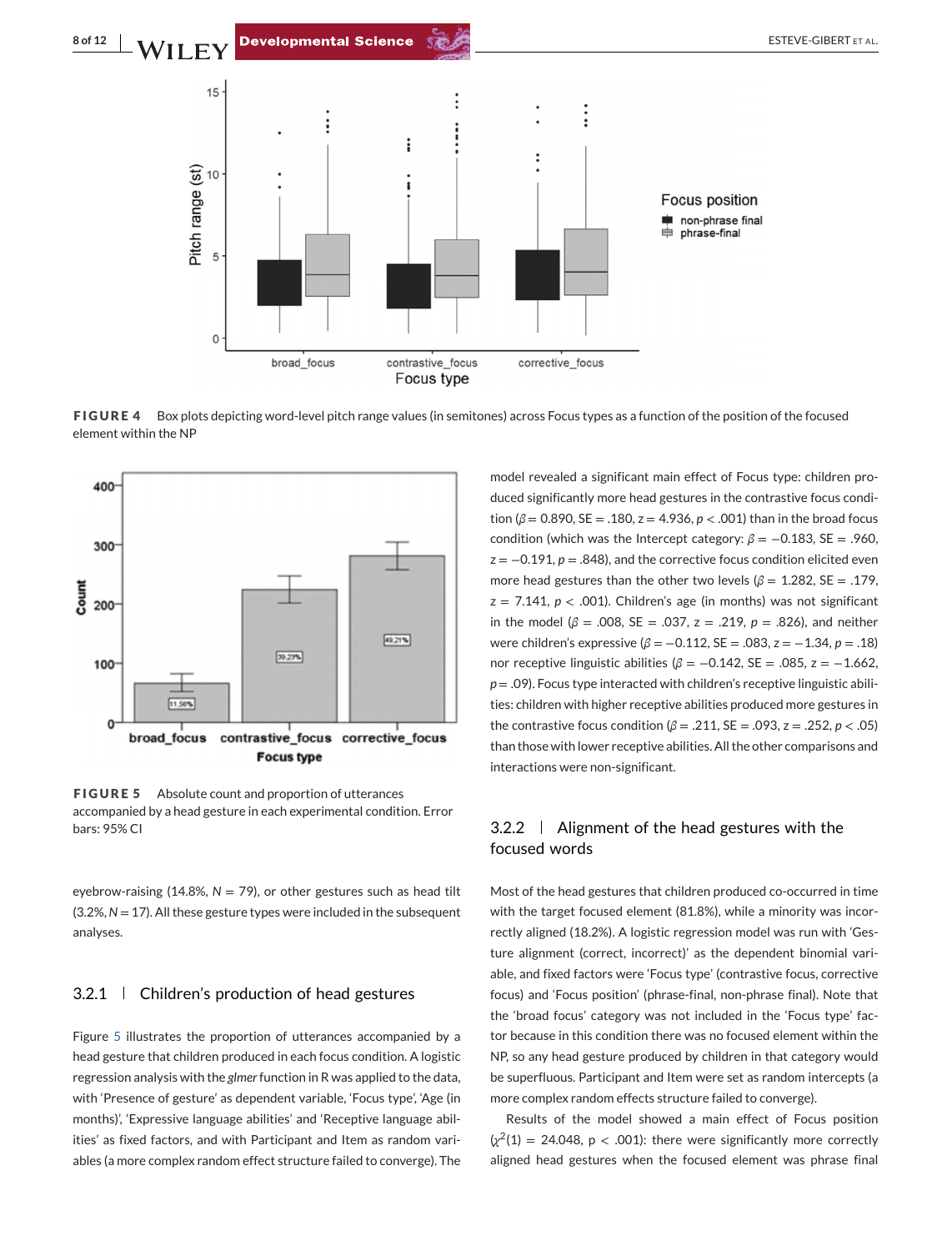(*β* = 1.218, SE = .379, z = 3.21, *p* < .01) than when it was non-phrase final (Intercept category: *β* = .895, SE = .272, z = 3.291, *p* < .001). No main effect of Focus type  $\left(\chi^2(1) = .761, p = .382\right)$ , Age  $\left(\chi^2(1) = .448, \right)$  $p = .503$ ), nor of Receptive linguistic skills  $(\chi^2(1) = 1.055, p = .304)$ , or of Expressive linguistic skills were found  $\left(\chi^2(1) = .361, p = .544\right)$ . Similarly, no 2-way interaction between Focus position and Focus type was observed  $\left(\chi^2(1) = .478, p = .49\right)$ , nor any 3-way interaction between these factors and either Age  $(y^2(4) = 7.187, p = .13)$ , Receptive linguistic skills  $\chi^2(4) = 4.727$ ,  $p = .316$ ), or Expressive linguistic skills  $\left(\chi^2(4) = 2.527, p = .64\right)$ . These findings indicate that when children produced head gestures to mark focus, they did so in a temporally appropriate manner when the element to be focused was in phrasefinal position (in French, the adjective). Instead, when the element to be focused was in a non-phrase final position (in French, the noun) children made more alignment mistakes and produced more head gestures in the inappropriate position (in that case, aligned with the phrase-final element).

# **3.3 Integration of prosody and gestures in children's focus marking**

Two *lmer* models were run to investigate if children modified the prosodic pattern of a word when a head gesture was produced on that word. In a first model, the dependent variable was Syllable duration (in milliseconds), and the fixed factors were 'Presence of gesture on that syllable' (yes, no) and Focus type (broad focus, contrastive focus, corrective focus). We included random intercepts by Participant and a by-Item random slope for Focus type. In a second model, the dependent variable was word-level Pitch range (in semitones), and the fixed factors and random effects structure were the same as in the first model.

The first model revealed that Syllable duration was significantly affected by the presence of a gesture on that syllable  $\chi^2(1) = 5.361$ ,  $p < .05$ ), while not interacting with Focus type  $(\chi^2(2) = .7293, p = .694)$ . The coefficients showed that syllables that were not accompanied by a gesture ( $β = 351.703$ ,  $SE = 19.706$ ,  $t = 17.84$ ) were shorter than syllables that were accompanied by a gesture ( $\beta$  = 24.554, SE = 9.907,  $t = 2.47$ ). Results of the second model showed that Pitch range was also affected by the presence of a gesture on that word  $(\chi^2(1) = 9.006,$  $p < .01$ ), while not interacting again with Focus type  $(\chi^2(2) = 0.1132)$ ,  $p = .945$ ). The coefficients showed that words that were accompanied by a head gesture had a wider pitch excursion ( $\beta$  = 21.183, SE = 2.597, t = 8.155) than words not accompanied by a head gesture ( $\beta$  = 74.139,  $SE = 7.431$ ,  $t = 9.977$ ).

### **4 DISCUSSION**

Our study investigated whether French pre-schoolers (aged 4 and 5 years) use prosodic acoustic features (pitch range and syllable duration) and speech-accompanying head gestures to signal the informational status of discourse elements. We designed an experimental task to elicit spontaneous productions in three distinct focus conditions: one in which no element within a target phrase had specific emphasis (broad focus), one in which a specific element within the phrase contrasted with a set of possible alternatives (contrastive focus), and one in which an element within the phrase was particularly emphasised because it corrected a previously presented alternative (corrective focus). Our main finding is that 4- and 5-year-old French-speaking children use head gestures for the purpose of marking focus type, while not using syllable duration nor F0 range expansion for the same effect (while adults do). Crucially though, even though children seem not to be able to independently control prosody to the purpose of focusing lexical elements, we observed that the production of head gestures does entrain prosodic variation within the accompanying speech, as target words marked by head gestures showed increased duration and pitch range.

Specifically, children produced more head gestures in a contrastive focus context than in a broad focus context, and even more so in a corrective focus context than in the other conditions. By means of head gestures, 4- and 5-year-old children can convey if what they say needs to be added to the shared common ground, or if it contrasts with (or corrects) a set of possible alternatives. This is the first study showing that young children use head gestures in such a precise way to indicate focus marking. Previous research had shown that when 5-year-old children spontaneously narrate a story, they move their hands to signal discourse cohesion and interactivity (Colletta et al., 2014; Nicoladis et al, 1999). Here we show that children can also signal fine linguistic and communicative differences by means of head gestures even if they still do not master other adult-like linguistic strategies to do so, and thus we reveal that head gestures may serve a clear linguistic function in communication, at least in language development.

We also found that children with higher linguistic (receptive) abilities were more inclined to use head gestures to signal contrastive focus. The relation between gesture use and language development has been previously established in the literature, with evidence coming from production studies. Young infants' early use of manual pointing gestures is related to their future lexical and syntactic production abilities (e.g. Rowe & Goldin-Meadow, 2009), and pre-schoolers' discursive abilities increase after being trained with the observation of a narrative task containing manual beat gestures (Vilà-Gimenez et al., 2020). Our findings add to this body of work by showing that receptive linguistic abilities at the preschool stage might also be related to the children's gesture use (at least when gestures have a non-referential meaning), and that receptive linguistic abilities may be the driving force for these gestural abilities to develop (see also Griffiths et al., 2020, for more results in this direction), as in a sort of complex dynamic system in which distinct components interact with each other at distinct moments in time. Further studies taking into account receptive linguistic skills should investigate their relationship with infants' and children's gesture use, in order to confirm if our result also holds for other types of gestures and in other stages of language development.

Moreover, we observed that children at all ages tested, and irrespectively of their linguistic abilities, aligned head gestures and speech in an appropriate manner. Adult research has revealed that prosodic events such as pitch accents and phrasal edge tones serve as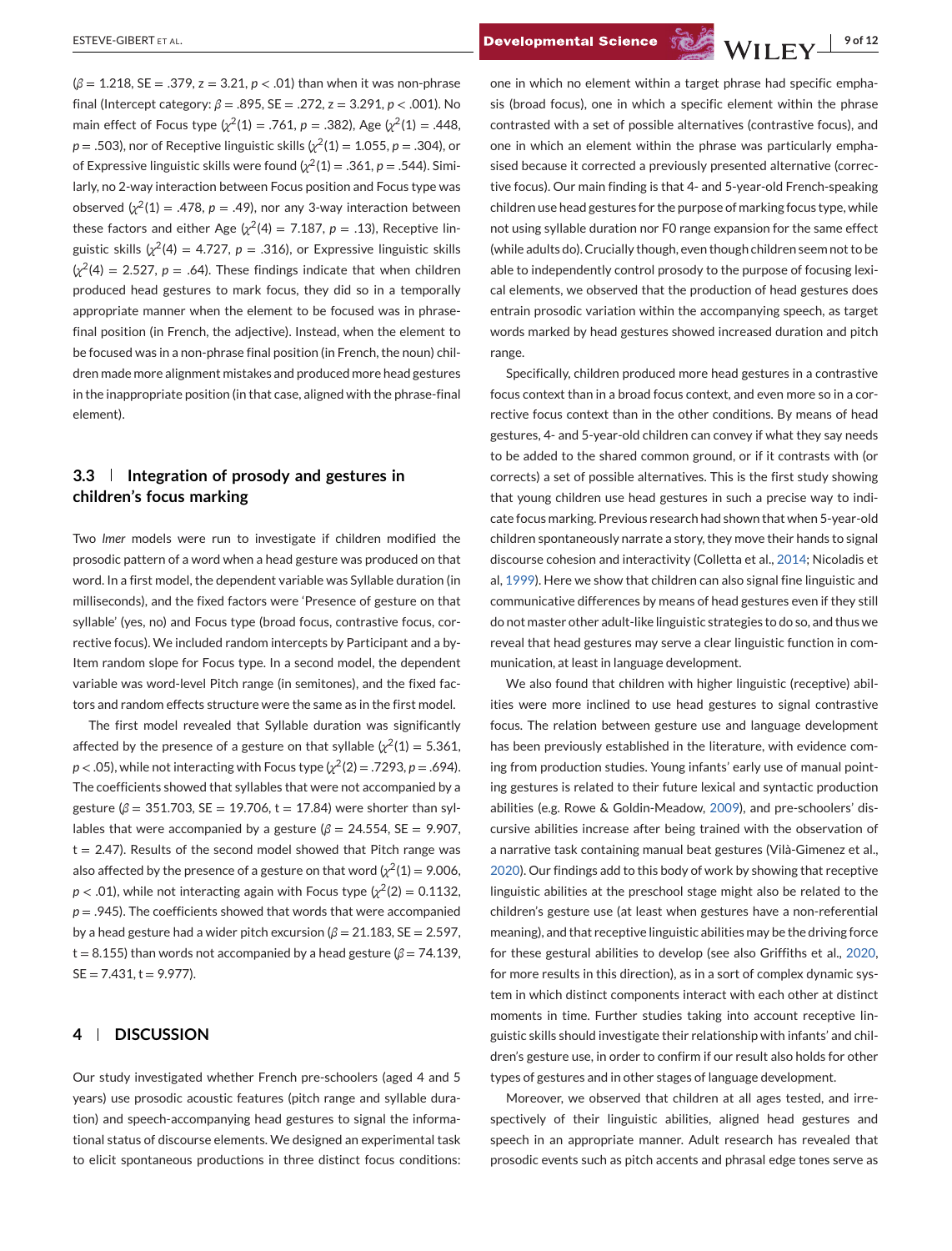anchoring landmarks for the temporal alignment of body movements (Esteve-Gibert et al., 2017; Krivokapic et al., 2017; Leonard & Cummins, 2011), and some proposals even advocate for a biological motoric pulse governing this gesture-speech coordination (e.g. Iverson & Thelen, 1999; Pouw, Harrison, & Dixon, 2020; Rusiewicz, 2011). In the development literature, most of the (few) previous studies suggest that the fine-grained temporal coordination of gesture and speech, and the possible biological motoric pulses, are observed very early on in referential gestures (Esteve-Gibert & Prieto, 2014; Murillo & Capilla, 2015). Our study shows that this might also be the case for head gestures with a non-referential value, which share a close rhythmic relation with speech.

Our findings, however, also indicate some exceptions to this general alignment trend, given that a small proportion of head gestures was not appropriately aligned with speech. The misalignment of some gesture-speech combinations seems to be a repeated finding in developmental (Mathew et al., 2017) and adult literature (Bergmann et al., 2011; Rohrer, Prieto, & Delais-Roussarie, 2019; Shattuck-Hufnagel & Ren, 2018), and it deserves future investigations. The direction of the effect in our data (i.e., most of the incorrectly aligned head gestures were anchored to the phrase-final element) could be a consequence of the French prosodic structure, which places metrical prominence at the end of the Accentual Phrase (Jun & Fougeron, 2000). Alternatively, it could be that children produced these phrase-final gestures with a pragmatic function that is not related to focus marking, such as signalling the end of the utterance.

Young children's systematic use of head gestures for marking focus contrast is at odds with their failure to use prosodic cues for that same purpose. In our data, French children were not able to modify neither syllable duration nor pitch range to indicate the informational status of the target element. In contrast, adult French speakers do use both accentual and phrasing strategies to mark focused elements (Dohen & Lœvenbruck, 2004; Féry, 2001; German & D'Imperio, 2015; Jun & Fougeron, 2000; Michelas & D'Imperio, 2015). This has acoustic consequences, in that the initial and final syllables of the re-phrased element are usually lengthened, while the pitch range values are increased. Our analysis, instead, reveals that children use the same acoustic patterns in all focus conditions. Moreover, independent of the focus status, they used syllable duration to mark the end of the phrasal constituent (by lengthening syllables in a word-final phrase-final position and widening pitch span on phrase-final words). Chen (2018) proposes that children acquiring languages with phonological strategies (as opposed to phonetic strategies) for the purpose of signalling information structure show a later development of acoustic-prosodic cues to focus. Our results seem to support this hypothesis.

We also obtained an unexpected result regarding children's use of pitch range: children expanded the pitch range of elements immediately following correctively focused words, i.e. the word 'hat' in the sentence 'Take the [purple]<sub>corrective focus</sub> hat'. Even if adult French speakers can use pitch compensation strategies in contrastive focus context (Dohen & Lœvenbruck, 2004), they compress (but never expand) the pitch range of focus-accompanying elements, in both following and preceding positions. Our findings might indicate that French children at

age 4–5 might have difficulties with precisely controlling the timing of pitch expansion.

Last but not least, an interesting finding in our study is that when head gestures were used, the prosodic features of the accompanying speech varied (syllables were lengthened and words were accompanied by a wider pitch range), even if these children could not yet use prosodic strategies to signal focus. We speculate that the initial use of the gesture modality might be entraining the emergence of the prosodic modality, at least in the context of focus marking. Although this hypothesis would need to be confirmed by further research on the dynamics of the gesture-prosody interaction in the developing child, our results suggest that this could be the case. Language is a complex system with many components developing at the same time, and the way that gesture, prosodic, and meaning components are dynamically intertwined in this process is still underexplored (Iverson & Thelen, 1999; Smith & Thelen, 2003). Previous research suggests that the gesture modality precedes the speech modality in expressing semantic or pragmatic meaning (Hübscher et al., 2019; Rowe & Goldin-Meadow, 2009); other results point at the exact opposite pattern (Özçaliskan et al., 2013, for the relation between iconic gestures and verbs). In the present study we found that the children's use of the gesture modality for focus marking precedes their use of the prosodic modality, and that it is precisely gesture use which might entrain the emergence of the prosodic modality in that context. This is highly interesting because it suggests that gesture not only precedes (and predicts) the emergence of other linguistic abilities, but it might also actively contribute to their emergence.

A limitation of the study is that gesture coding was manually conducted. Contrary to when automatic tools are used, our data could potentially include coder's biases and/or misperceptions. However, we think that biases and misperceptions were minimized because gestures were coded in a muted mode (without listening to the audio) and blind to the focus condition. Also, a second round of coding once all participants were already annotated enabled to correct potential misperceptions and biases due to inter-speaker variability and their distinct gesturing styles.

We know that children's ability in using prosody to signal the informational status of discourse referents emerges quite late in development, especially in those languages that use prosodic features at a phonological level. We showed that this does not result in children not being able to signal information structure, given that they trade prosodic means with the use of head gestures for that linguistic purpose. What is more, those early head gestures might entrain the development of prosodic cues to focus. More studies are needed to confirm the entrainment patterns of gesture and prosody in language development, to examine whether populations with difficulties in acquiring prosody and meaning can make use of head gestures (and body movements, in general) to improve their linguistic abilities. Future research studies using motion tracking techniques to automatically capture accurate alignment patterns would contribute to sketching a more comprehensive model of how gesture and speech interact to structure information in the discourse. Human communication is multimodal, and the study of how infants and children develop the ability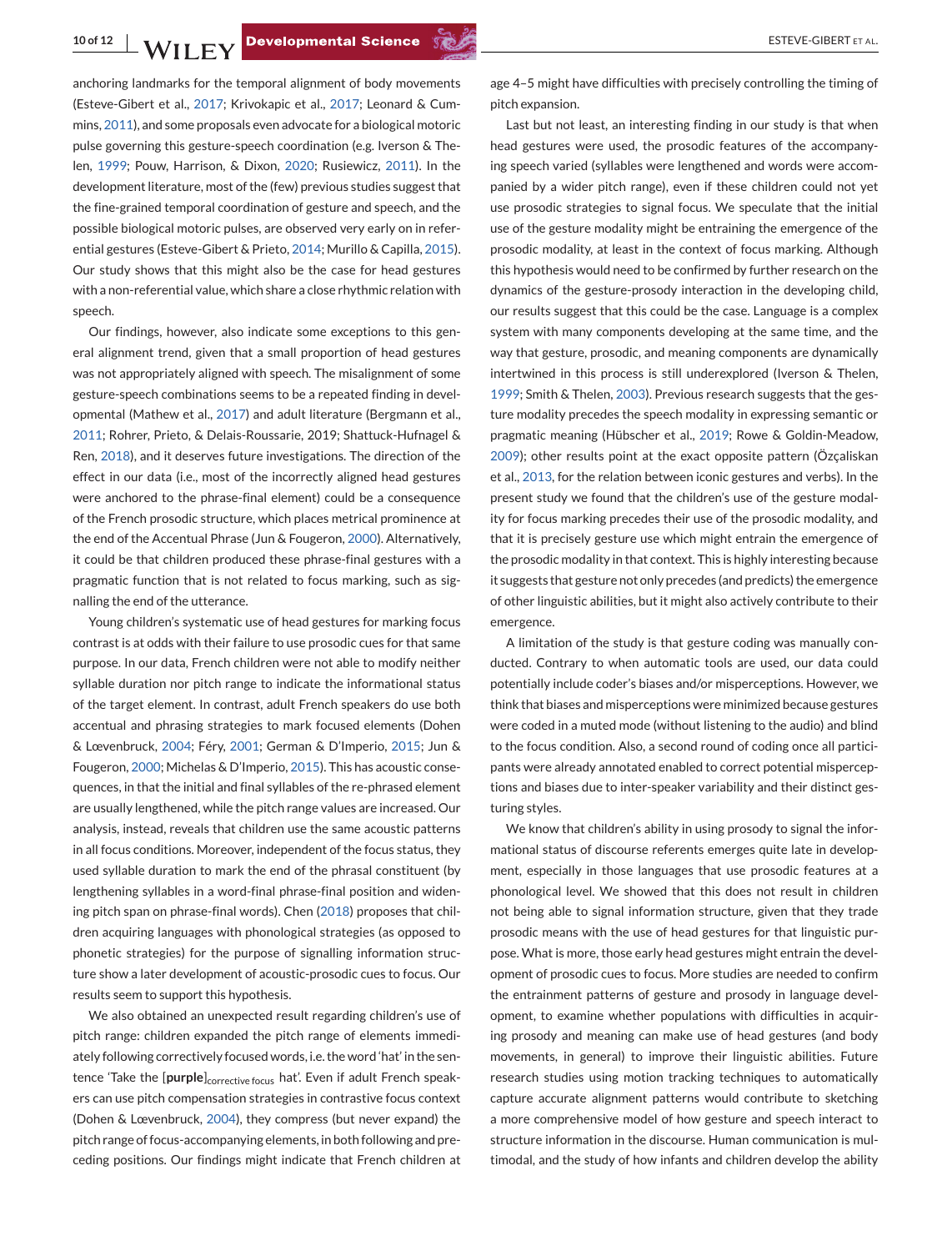to communicate with others cannot and should not leave out the visual components of language.

#### **ACKNOWLEDGMENTS**

We thank Tim Mahrt, Paolo Roseano and Wendy E. Garcia for their help with Python and Praat scripts. We also thank Marie Sarremejeanne for data collection. We would like to thank Cristel Portes, Pilar Prieto, Stefanie Shattuck-Hufnagel for discussions on data annotation and results.

#### **FUNDING**

Labex Brain and Language Research Institute (BLRI) to first author and IUF (Institut Universitaire de France) funding to the last author.

# **DATA AVAILABILITY STATEMENT**

The data that support the findings of this study are available on request from the corresponding author. The data are not publicly available due to ethical restrictions.

#### **REFERENCES**

- Ambrazaitis, G., & House, D. (2017). Multimodal prominences: Exploring the patterning and usage of focal pitch accents, head beats and eyebrow beats in Swedish television news readings. *Speech Communication*, *95*, 100–113. <http://doi.org/10.1016/j.specom.2017.08.008>
- Bates, E., Camaioni, L., & Volterra, V. (1975). The acquisition of performatives prior to speech. *Merrill-Palmer Quarterly of Behavior and Development*, *21*(3), 205–226.
- Baumann, S., & Grice, M. (2006). The intonation of accessibility. *Journal of Pragmatics*, *38*(10), 1636–1657. [http://doi.org/10.1016/j.pragma.2005.](http://doi.org/10.1016/j.pragma.2005.03.017) [03.017](http://doi.org/10.1016/j.pragma.2005.03.017)
- Bergmann, K., Aksu, V., & Kopp, S. (2011). The relation of speech and gestures: Temporal synchrony follows semantic synchrony. *Proceedings of the 2nd Workshop on Gesture and Speech in Interaction*, 1–6.
- Bigi, B. (2015). SPPAS Multi–lingual Approaches to the Automatic Annotation of Speech. *International Society of Phonetic Sciences*, *111/112* 54–69.
- Boersma, P., & Weenink, D. (2012). Praat: doing phonetics by computer [Computer program]. Version 5.3.19.
- Carignan, C., Esteve-Gibert, N., Loevenbruck, H., Dohen, M., & D'Imperio, M. (2020). Strategies of head nod alignment with pitch prominence in French focus. *12th International Seminar on Speech Production (ISSP)*, Yale University (USA). December, 14–18.
- Cavé, C., Guaïtella, I., Bertrand, R., Santi, S., Harlay, F., Espesser, R., Parole, L., Provence, U. D., Phonétique, L. D., Franche-comté, U. D., Fonctionnelle, L. D. N., & Provence, U. D.. (1996). About the relationship between eyebrow movements and F0 variations. *Proceedings of the ICSLP*, *4*, 2175–2179.
- Chen, A. (2009). The phonetics of sentence-initial topic and focus in adult and child Dutch. In M. C. Vigario, S. Frota & M. J. Freitas (Eds.), *Phonetics and phonology: Interactions and interrelations*(pp. 91–106). Amsterdam: John Benjamins.
- Chen, A. (2011). Tuning information packaging: Intonational realization of topic and focus in child Dutch. *Journal of Child Language*, *38*(5) 1055– 1083.
- Chen, A. (2018). Get the focus right: Acquisition of prosodic focus-marking across languages. In P. Prieto & N. Esteve-Gibert (Eds.), *The Development of Prosody in First Language Acquisition* (pp. 295–313). John Benjamins.
- Colletta, J.-M., Guidetti, M., Capirci, O., Cristilli, C., Demir, O. E., Kunene-Nicolas, R. N., & Levine, S. (2014). Effects of age and language on cospeech gesture production: An investigation of French, American, and Italian children's narratives. *Journal of Child Language*, 1–24.
- Dohen, M., & Lœvenbruck, H. (2004). Pre-focal rephrasing, focal enhancement and post-focal deaccentuation in French. *Proceedings of the 8th International Conference on Spoken Language Processing*, 2–5.
- Esteve-Gibert, N., & Prieto, P. (2013). Prosodic structure shapes the temporal realization of intonation and manual gesture movements. *Journal of Speech, Language, and Hearing Research*, *56*, 850–864. [http://doi.org/10.](http://doi.org/10.1044/1092-4388(2012/12-0049)) [1044/1092-4388\(2012/12-0049\)](http://doi.org/10.1044/1092-4388(2012/12-0049))
- Esteve-Gibert, N., Borràs-Comes, J., Asor, E., Swerts, M., & Prieto, P. (2017). The timing of head movements: The role of prosodic heads and edges. *The Journal of the Acoustical Society of America*, *141*(6), 4727–4739. [http:](http://doi.org/10.1121/1.4986649) [//doi.org/10.1121/1.4986649](http://doi.org/10.1121/1.4986649)
- Esteve-Gibert, N., & Prieto, P. (2014). Infants temporally coordinate gesture-speech combinations before they produce their first words. *Speech Communication*, *57*, 301–316. [http://doi.org/10.1016/j.specom.](http://doi.org/10.1016/j.specom.2013.06.006) [2013.06.006](http://doi.org/10.1016/j.specom.2013.06.006)
- Féry, C. (2001). Focus and phrasing in French. In C. Féry & W. Sternefeld (Eds.), *Audiatur Vox Sapientes: A Festschrift for Arnim von Stechow* (pp. 153– 181). Akademie Verlag.

Frota, S., & Prieto, P. (2015). *Intonation in Romance*. Oxford University Press.

German, J. S., & D'Imperio, M. (2015). The status of the initial rise as a marker of focus in French. *Language and Speech*, *59*(2), 165–195. [http://doi.org/](http://doi.org/10.1177/0023830915583082) [10.1177/0023830915583082](http://doi.org/10.1177/0023830915583082)

- Griffiths, S., Goh, S. K. Y., & Norbury, C. F. (2020). Early language competence, but not general cognitive ability, predicts children's recognition of emotion from facial and vocal cues. *PeerJ*, *8*, e9118. [http://doi.org/10.](http://doi.org/10.7717/peerj.9118) [7717/peerj.9118](http://doi.org/10.7717/peerj.9118)
- Hübscher, I., Vincze, L., & Prieto, P. (2019). Children's signaling of their uncertain knowledge state: Prosody, face, and body cues come first. *Language Learning and Development*, *15*(4), 366–389. [http://doi.org/10.1080/](http://doi.org/10.1080/15475441.2019.1645669) [15475441.2019.1645669](http://doi.org/10.1080/15475441.2019.1645669)
- Ishi, C. T., Ishiguro, H., & Hagita, N. (2014). Analysis of relationship between head motion events and speech in dialogue conversations. *Speech Communication*, *57*, 233–243. <http://doi.org/10.1016/j.specom.2013.06.008>
- Iverson, J. M., & Thelen, E. (1999). Hand, mouth and brain. The dynamic emergence of speech and gesture. *Journal of Consciousness Studies*, *6*, 19– 40.
- Jun, S., & Fougeron, C. (2000). A phonological model of French intonation. In A. Botinis (Ed.), *Intonation: Analysis, Modeling and Technology* (pp. 209– 242). Kluwer Academic Publishers.
- Kendon, A. (1980). Gesticulation and speech: Two aspects of the process of utterance. In M. R. Key (Ed.), *The Relationship of Verbal and Nonverbal Communication* (pp. 207–227). Mouton.
- Khomsi, A. (2001). *Evaluation du Langage Oral (ELO)*. ECPA.
- Krifka, M. (2008). Basic notions of information structure. *Acta Linguistica Hungarica*, *55*, 243–76. <http://doi.org/10.1556/ALing.55.2008.3-4.2>
- Krivokapic, J., Tiede, M. K., & Tyrone, M. E. (2017). A kinematic study of prosodic structure in articulatory and manual gestures: Results from a novel method of data collection. *Laboratory Phonology*, *8*(1), 1–26. [http:](http://doi.org/10.5334/labphon.75) [//doi.org/10.5334/labphon.75](http://doi.org/10.5334/labphon.75)

Ladd, D. R. (2008). *Intonational phonology*. Cambridge University Press.

- Lausberg, H. Sloetjes, H. (2009). Coding gestural behavior with the NEUROGES–ELAN system. *Behavior research methods*, *41*(3) 841–849.
- Leonard, T., & Cummins, F. (2011). The temporal relation between beat gestures and speech. *Language and Cognitive Processes*, *26*(10), 1457–1471. <http://doi.org/10.1080/01690965.2010.500218>
- Mathew, M., Yuen, I., & Demuth, K. (2017). Talking to the beat: Six-year-olds' use of stroke-defined non-referential gestures. *First Language*, *38*(2), 111–128. <http://doi.org/10.1177/0142723717734949>
- McNeill, D. (1992). Hand and mind: What gestures reveal about thought. University of Chicago Press.
- McNeill, D. (Ed.). (2000). Language and Gesture. Cambridge: Cambridge University Press.
- Ménard, L., Lœvenbruck, H., & Savariaux, C. (2006). Articulatory and acoustic correlates of contrastive focus in French children and adults.